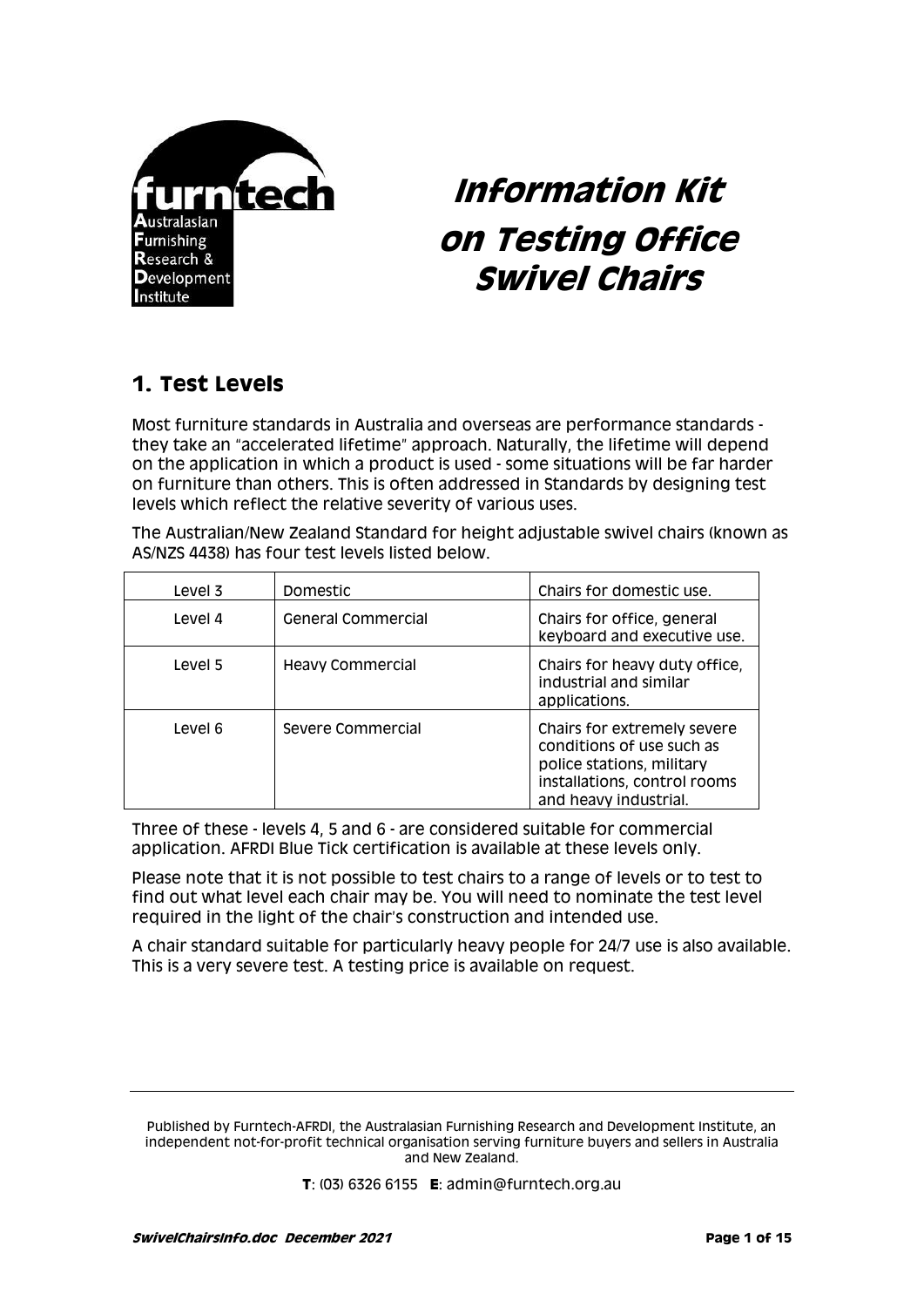# **2. What's involved?**

A typical test process includes:

- initial inspection
- examination of labelling and components check
- measurement
- static load tests
- fatique tests
- impact tests
- swivel test
- stability tests
- final inspection.

### **2.1. Initial Inspection**

The chair is inspected for functionality, adjustability and safety.

### **2.2. Labelling and Components Check**

The marking and instructions of a chair need to meet the requirements of the Standard. **See Section 10 Notes on Instructions and Marking.**

The Standard also requires that the major components of the chair (castors, gas springs, mechanisms, bases, fabrics and filling materials) have themselves been tested to relevant standards. **See Section 3.1 Components.**

### **2.3. Measurements**

The Standard sets out a complicated series of measurements each chair must comply with. These include ranges and adjustability required for ergonomic reasons, as well as dimensions that relate to stability.

### **2.4. Static Load Tests**

The principle here is that relatively high forces are applied to a chair to test its strength in relation to loads of a magnitude that are considered likely to be only infrequently applied. The amount of force varies between test levels. It also varies according to the part of the chair being tested e.g. the seat, back or arms.

### **2.5. Fatigue Tests**

The concept of fatigue testing involves the repeated application of loads selected to simulate a 'lifetime' of use. Forces are applied to the seat and back 50,000, 100,000 or 200,000 times for chairs tested at levels 3, 4 and 5 respectively. Level 6 chairs are also subject to 200,000 fatigue cycles - but at higher loads.

Published by Furntech-AFRDI, the Australasian Furnishing Research and Development Institute, an independent not-for-profit technical organisation serving furniture buyers and sellers in Australia and New Zealand.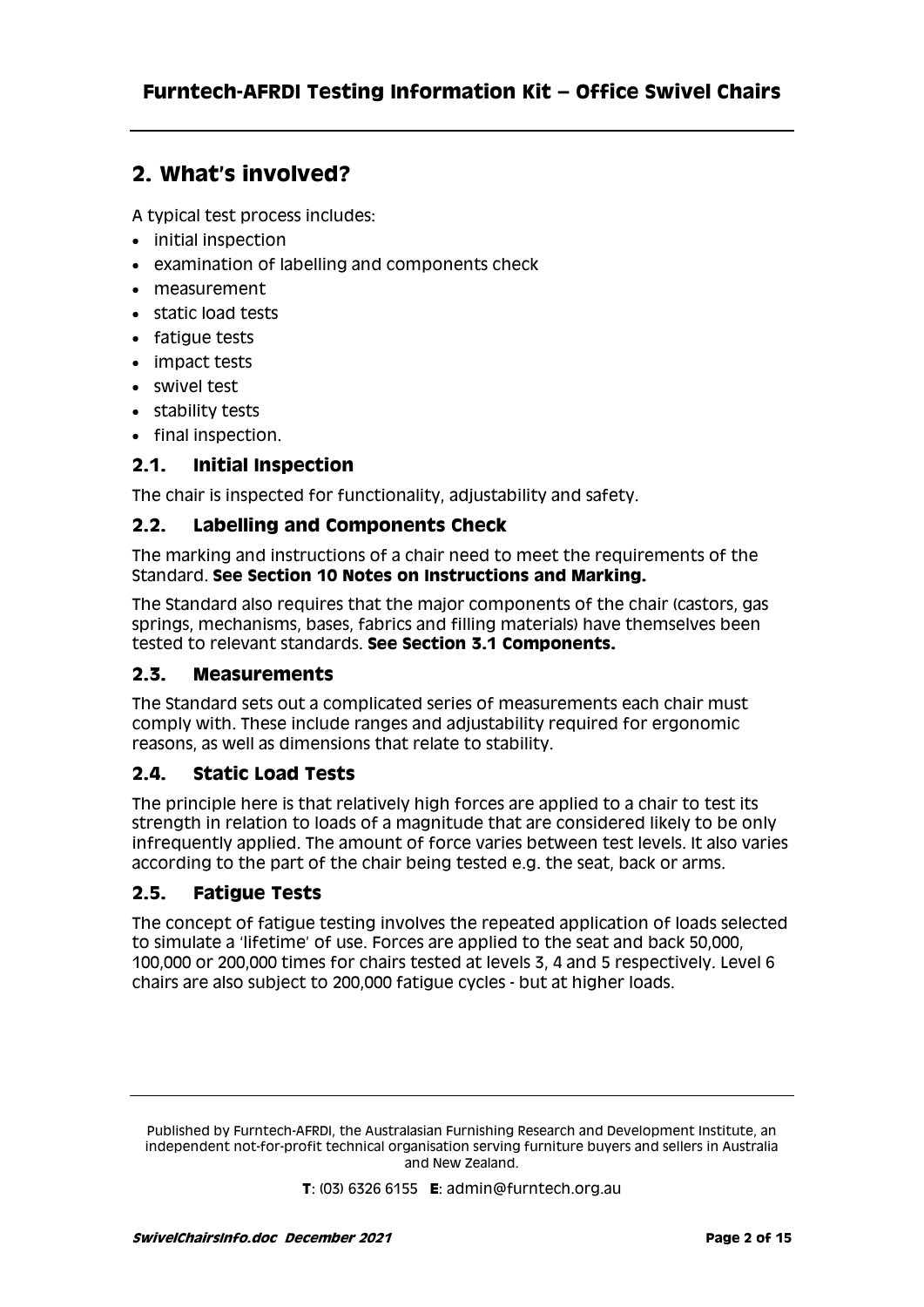### **2.6. Impact Tests**

An assessment of the durability of a chair is gained by subjecting it to applications of the following impact events:

- seat impact
- back impact
- arm impact
- the drop test (the whole chair is dropped onto one leg).

### **2.7. Swivel Test**

The chair is weighted down and swiveled back and forth 100,000 times.

### **2.8. Stability Tests**

The "rearwards overturning" test assesses the tendency of a chair to tip over backwards when subject to specified vertical and horizontal forces.

The "rearwards overturning of tilting or reclining chairs" test assesses the tendency of a chair to tip over backwards when reclined and subject to a load of 110 kg in the form of disks which conform to the contour of the backrest of the chair.

The "accidental rearwards overturning" test assesses the propensity of a chair to fall over backwards.

The "rolling stability" test assesses the chair to ensure that it will not move too freely across the floor.

### **2.9. Final Inspection**

At the conclusion of the test program, the chair is again inspected to see if the testing has caused breakages or deformity and to check that the chair is still functional and safe.

# **3. Costs**

Charges may vary depending on the complexity of the chair.

Charges include:

- freight to and from the nearest Furntech-AFRDI depot (see Section 5);
- up to three back sizes normally low, medium and high **only if** they share the same construction and shape and are supplied with the sample chair;
- AFRDI Blue Tick Product Certification for three years (available at test levels 4, 5 and 6 only).

Published by Furntech-AFRDI, the Australasian Furnishing Research and Development Institute, an independent not-for-profit technical organisation serving furniture buyers and sellers in Australia and New Zealand.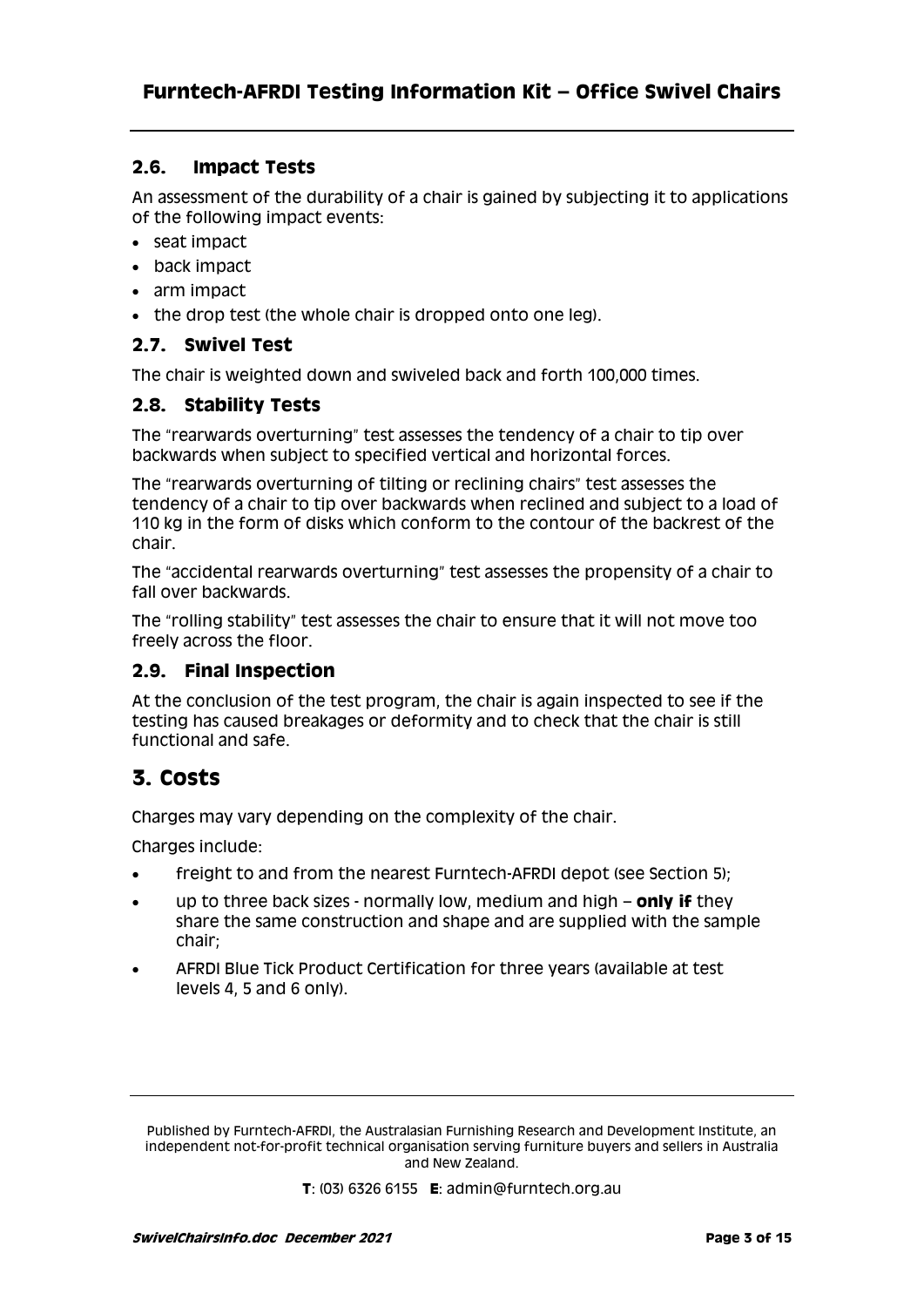### **3.1. Components**

**These prices assume that the chair is fitted with components (castors, base, gas spring and mechanism) compliant with AFRDI Standard 109, and filling material compliant with AS 2282.3 and AS/NZS 4088.1.** Fabrics are also required to be compliant with AS/NZS 4088.1 but are not included within the assessment process (responsibility is left to the chair supplier to ensure the selection of appropriate fabrics).

A list of AFRDI Blue Tick certified components is available from our website *[www.furntech.org.au](http://www.furntech.org.au/)* or by request. Components that are not on this list may require full or partial testing or retesting. This would normally be paid for by the component supplier.

### **3.2. Adjustments**

In the event that this product fails the assessment or the assessment is terminated at the owner's request, a credit towards future charges, available for a period of 3 years from the date of engagement, will be issued for the unused portion of the assessment fee. If tests have to be repeated further charges are also normally applicable.

### **3.3. Discounts**

Furntech-AFRDI members receive discounts on testing and research fees. Information on membership is available from the Institute or our website.

# **4. Payment**

Furntech-AFRDI policy is that **PAYMENT MUST BE MADE BEFORE TESTING COMMENCES**. Please phone 03 6326 6155 to request an invoice if this will help to facilitate payment. Facilities are available for payment by Visa and MasterCard.

# **5. Freight**

Refer to the Institute's [Information Kit on Freight to Furntech-AFRDI.](http://furntech.org.au/pdf/index.php?dir=Corporate/&file=FreightInfo.pdf) Distribution of this Kit in hardcopy form will include the freight-related information as a supplementary sheet.

# **6. Timing**

Freight normally takes between seven and fourteen days. The testing process for Level 4 takes from three to four weeks, while Levels 5 and 6 take approximately one week longer.

When the chair, Testing Request form, and payment, are all received, the item will be placed on the testing schedule and testing will commence shortly thereafter.

Published by Furntech-AFRDI, the Australasian Furnishing Research and Development Institute, an independent not-for-profit technical organisation serving furniture buyers and sellers in Australia and New Zealand.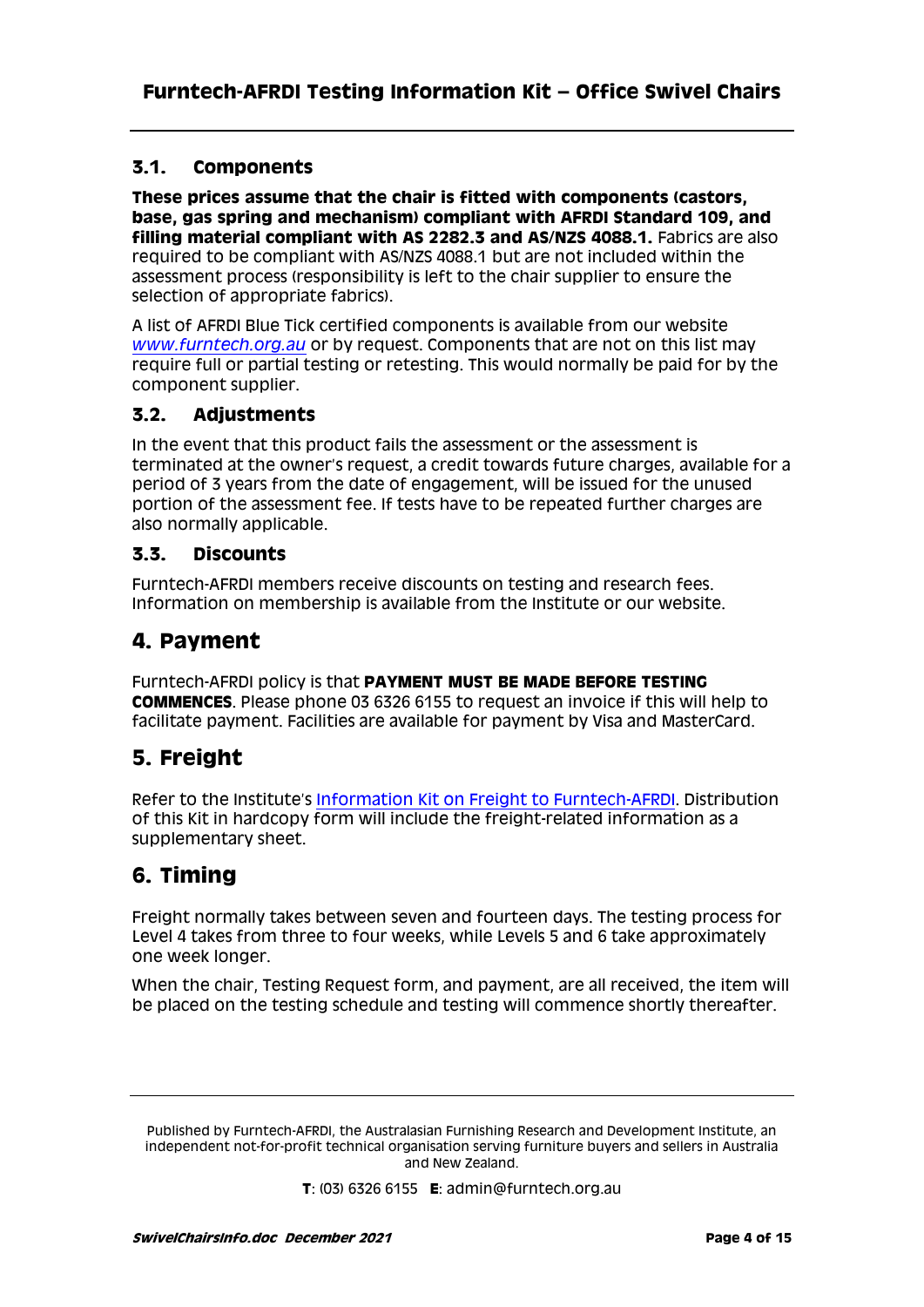# **7. AFRDI Blue Tick Certification**

AFRDI Blue Tick certification is open to suppliers whose products meet the required standard. The concept is that for Furntech-AFRDI to endorse a product, the Institute needs to have an on-going contractual relationship with the supplier that ensures purchasers can rely on certificates of endorsement. Certification involves periodic audits and the investigation of complaints arising from the sale of endorsed products.

Under the AFRDI Blue Tick product certification program, suppliers agree to:

- maintain quality of production to at least that of the sample tested;
- advise of changes in the product including changes in materials, components and means and place of manufacture;
- not use (nor permit its agents to use) the logo to promote goods which are not covered by the agreement or to misrepresent the nature of Furntech-AFRDI's endorsement;
- keep and make available a register of complaints arising from the sale of goods covered by the agreement;
- submit goods for retesting every three years or as necessary when standards change;
- agree to random checks of the quality of products covered by the agreement;
- maintain an adequate product liability insurance cover; and
- pay a certification fee the first three years fee is included in the testing charge.

In return, Furntech-AFRDI agrees to:

- permit the use of the Furntech-AFRDI logo to promote goods covered by the agreement; and
- commend to specifiers and purchasers the goods covered by the agreement in lists on the Institute's website.

A copy of the agreement and any further information is also available on request.

# **8. What You Get**

Assuming that the product complies and that you sign an AFRDI Blue Tick product certification agreement, at the end of the process Furntech-AFRDI will:

- issue a Test Report and product certificate/s;
- enter into a product certification agreement with the supplier of the chair, or add the chair to an existing agreement. The first three years' fee is included in the testing charge; and

Published by Furntech-AFRDI, the Australasian Furnishing Research and Development Institute, an independent not-for-profit technical organisation serving furniture buyers and sellers in Australia and New Zealand.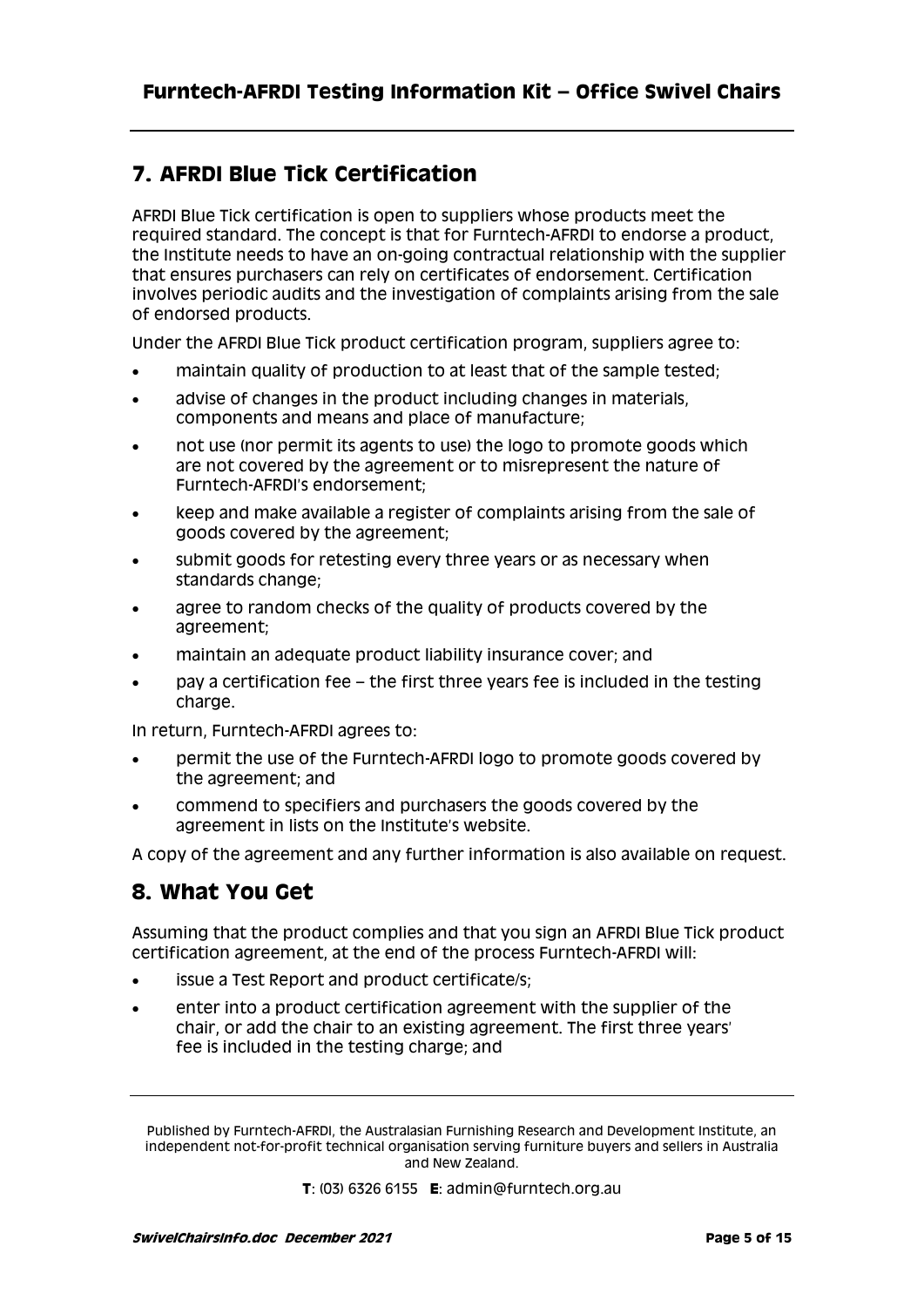add the product to the Furntech-AFRDI list of endorsed products under the AFRDI Blue Tick Product Certification Scheme.

# **9. Information Required**

A Testing Request form and Information Sheet Is to be completed for each chair to be tested (see section 11). Note: AS/NZS 4438 requires that fabrics, foams, castors, bases, gas springs and mechanisms, be separately tested. Your component suppliers should be able to quote a certificate (or test report number) for each of these, other than for fabrics which are not included within AFRDI Blue Tick's scope of assessment. Alternatively certificate numbers may be found on the Furntech-AFRDI list of prequalified office chair components which is available online [here.](http://www.furntech.org.au/index.php/commercial_furniture/detail/chair-components)

Fabrics are typically tested independently by fabric suppliers. They should be able to provide details of fabric compliance on request.

# **10. Notes on Instructions and Marking**

The following notes offer guidance in respect of the requirements for a chair's markings and instructions that must be supplied with a certified chair. They are based on Section 6 of AS/NZS 4438 - Height adjustable swivel chairs. **The sections listed here are arranged and numbered as they appear in the standard**. Each section begins with a bracketed and italicised excerpt from the standard, which is then followed by the guidance notes.

**NB** In the interest of avoiding possible certification delays, effort should be made to meet these requirements (as much as possible) **prior** to the submission of a chair for assessment.

**[6.2 Instructions for use** *Each chair shall be supplied with instructions containing the following information:*

- *(a) Instructions on the use of the adjusting mechanisms.*
- *(b) Instructions on the upkeep and maintenance of the chair.*
- *(c) An outline on ergonomic seat back and height setting.*
- *(d) The manufacturer's or importer's name and address.*
- *(e) Care, flammability, and summarized operating details.***]**

Published by Furntech-AFRDI, the Australasian Furnishing Research and Development Institute, an independent not-for-profit technical organisation serving furniture buyers and sellers in Australia and New Zealand.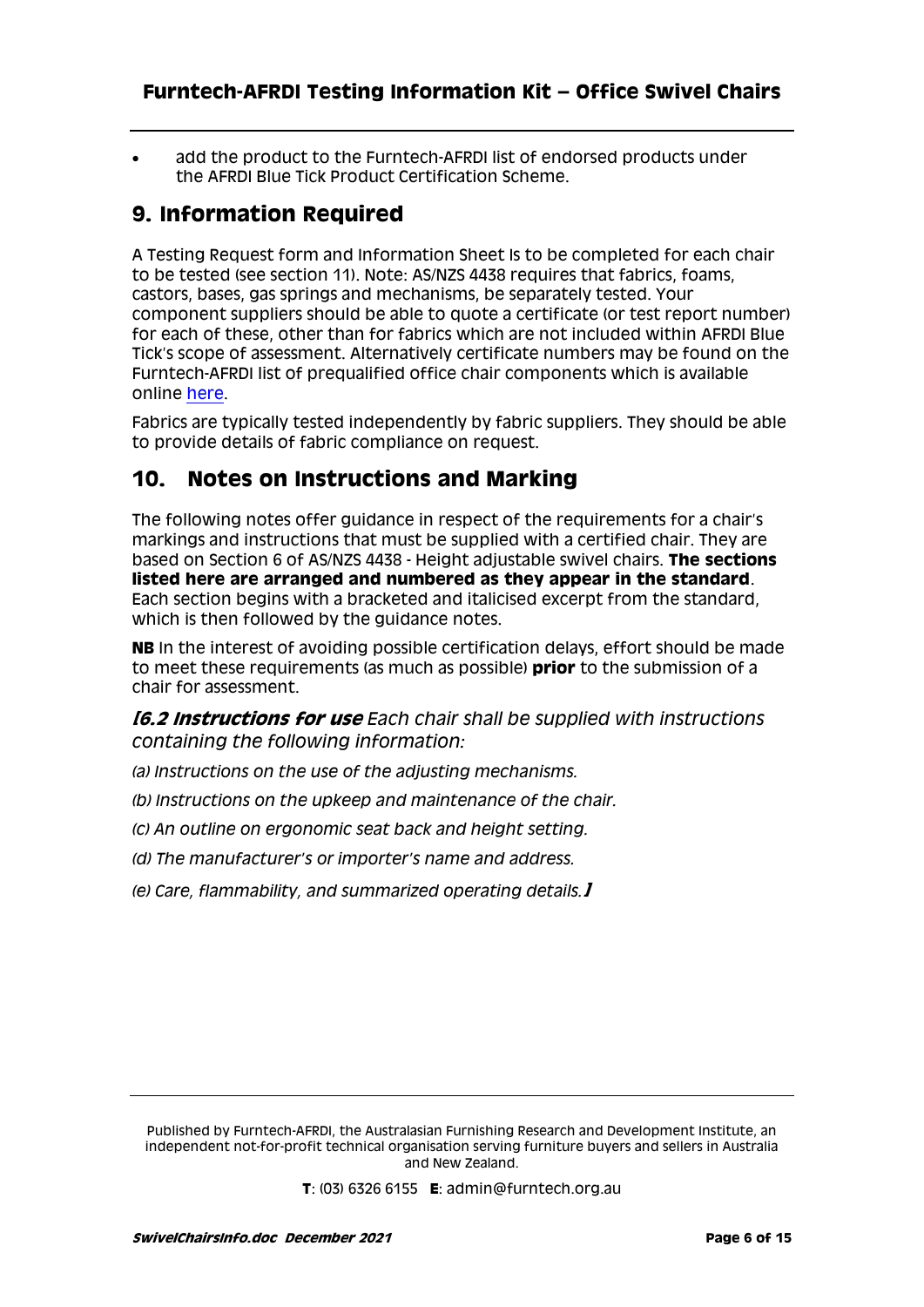#### **Guidance notes**

**6.2 (a) Instructions on the use of the adjusting mechanisms***.* Instructions for use of the adjusting mechanisms may be supplied in the form of a swing tag, leaflet, or brochure, that accompanies the chair.

Alternatively, they may be printed, embossed, or presented in the form of a sticker fixed to the chair – although in each of these cases they must be easily visible to the chair's seated occupant. Clearly marked actuation levers are an acceptable example of this approach.

Instructions may be augmented with information from a website, or from a CD (or similar) supplied with the chair, but the supplied hardcopy documentation – on its own – must be sufficient to meet the requirements of the standard.

Instructions should be supplied with diagrams or images to enhance clarity.

**6.2 (b) Instructions on the upkeep and maintenance of the chair.** Some kind of relevant statement is required. This may even take the form of a statement indicating that no maintenance is required.

It is preferable that instructions be in the form of a swing tag, leaflet, or brochure, that accompanies the chair. They may, however, be printed, embossed, or in the form of a sticker fixed to any part of the chair (as long as they are clearly legible and not hidden or otherwise concealed).

Instructions may be augmented with information from a website, or from a CD (or similar) supplied with the chair, but the supplied hardcopy documentation – on its own – must be sufficient to meet the requirements of the standard.

Instructions should be supplied with diagrams or images to enhance clarity.

#### **6.2 (c) An Outline of Ergonomic Seat Back and Height Setting.**

In principle, the instructions for ergonomic seat, back and height setting should be able to be read a person seated in the chair.

In practice, this means they should almost always be in the form of a swing tag, leaflet or brochure that accompanies the chair. They may be somehow otherwise attached to the chair, but if so, should conform to the 'in principle' requirement of 'easy seated viewing'.

Ergonomic instructions listed on stickers attached, for example, to the underside of a chair's seat will be accepted, but are considered undesirable, as locations such as these contradict the principles of ergonomics the instructions are intended to promote.

Instructions may be augmented with information from a website, or from a CD (or similar) supplied with the chair, but the supplied hardcopy documentation – on its own – must be sufficient to meet the requirements of the standard.

As a minimum the instructions must make reference to optimizing the settings of the seat height, seat depth and the height of the backrest. The aim being to promote good sitting posture. Instructions should also make reference to

Published by Furntech-AFRDI, the Australasian Furnishing Research and Development Institute, an independent not-for-profit technical organisation serving furniture buyers and sellers in Australia and New Zealand.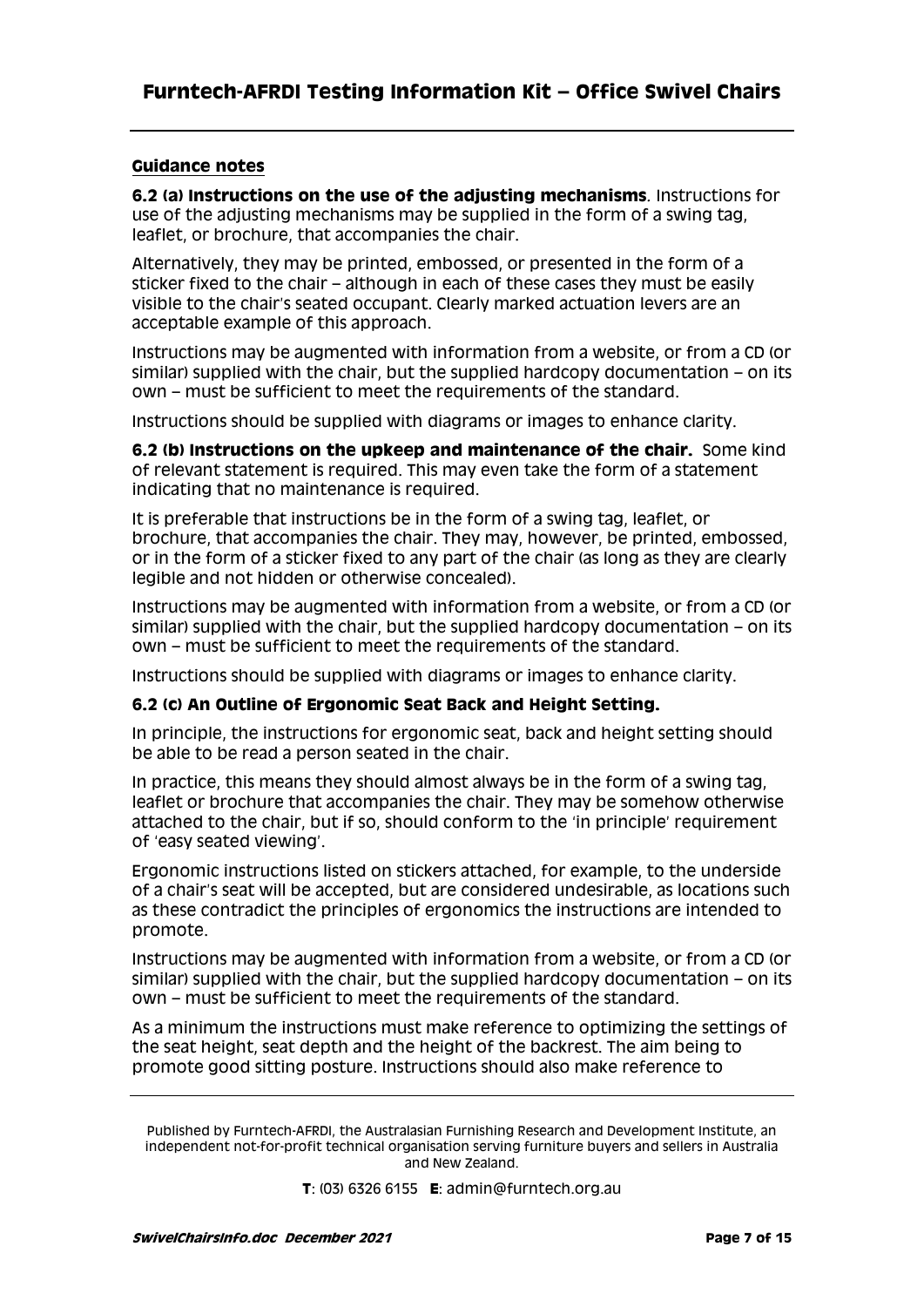### **Furntech-AFRDI Testing Information Kit – Office Swivel Chairs**

optimizing the height of the arm rests, (if adjustable), as well as any other adjustable features that may be included in the design.

**NB:** It is not sufficient to simply repeat the instructions for the use of any adjusting mechanisms.

As stated, instructions provided with the chair should explain how to obtain a correct ergonomic seating position. We recommend this be based on professional ergonomic advice. An example is shown below (Stevenson M G, Principles of Ergonomics, p7.11):

- Sit in the chair, if seat tilt is adjustable, adjust the seat so that it is approximately horizontal
- Adjust the seat height so that your feet are resting flat on the floor. For good circulation your feet should take the weight of your legs.
- Adjust the fore and aft movement of the backrest to give firm support while sitting upright.
- Adjust the height of the backrest to give support to the lumbar region of your back.
- Your forearms should be as close to horizontal as possible when working at a desk.
- For computer work, set the seat tilt to be horizontal or incline it slightly back, and for writing work incline the seat slightly forward.

#### **6.2 (d) The Manufacturer's or Importer's Name and Address.**

We do not require that a company's name and address be supplied with the chair's **instructions** .

But if it is supplied, and it is printed, embossed, or in the form of a sticker applied to the chair, this **may** simultaneously satisfy the requirements of 6.3 (a) – if, that is, the marking is considered to be **permanent** (see 6.3 Marking).

To achieve 'permanence' markings must be of high quality. Stickers, especially, must be of very high quality and demonstrate very good adhesion. Please note: light-weight paper stickers, stickers with turned up edges, poor or faint printing, will not be considered acceptable. Stickers of a slightly lower quality may be accepted if they are stapled to the chair or otherwise attached by secondary means.

**NB:** Although stickers, printing, embossing, or any other form of marking directly attached to the chair, are considered sufficient to meet the requirements of *this clause*, they should not automatically be considered sufficient to constitute a chair being *permanently marked* in accordance with the requirements of clause 6.3 (a).

Published by Furntech-AFRDI, the Australasian Furnishing Research and Development Institute, an independent not-for-profit technical organisation serving furniture buyers and sellers in Australia and New Zealand.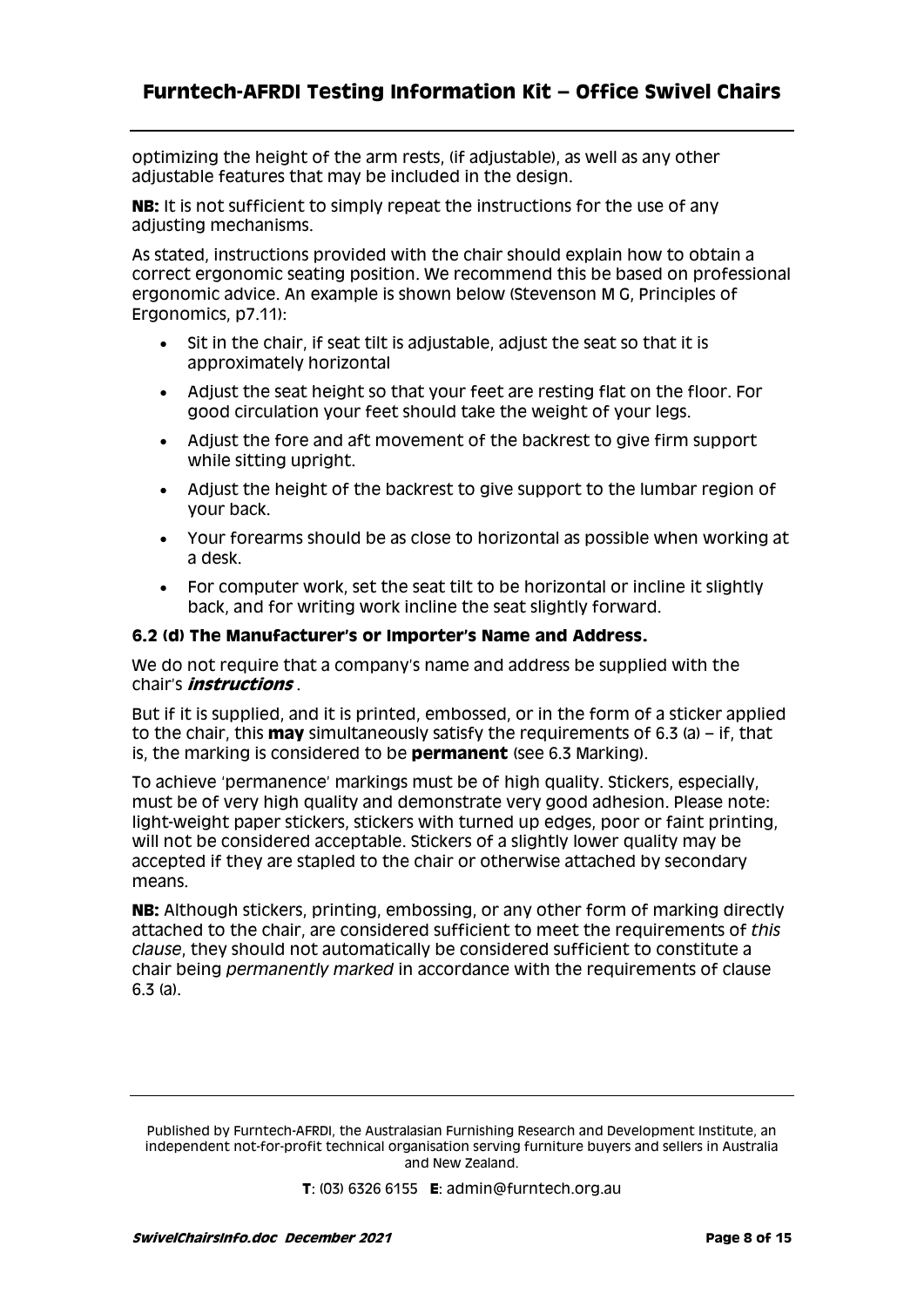#### **6.2 (e) Care, Flammability and Summarised Operating Instructions.**

#### Care

Care labels should meet the requirements of AS/NZS 1957:1998. They also need to be present to meet the overarching requirements of AS/NZS 4438. However, as labels are typically fabric specific, and as fabrics are not directly assessed within the AFRDI Blue Tick certification program, care labels are also not assessed by the program i.e. you will not be required to submit care labels to us when you submit a chair for assessment. This is on the understanding that the obligation to apply appropriate care labels will be met once a fabric has been specified for a chair. A statement to the effect that care labelling requirements have not been assessed appears on the certificates drawn up for all successfully tested products.

#### Flammability

Due to the enormous variety of fabrics available to chair manufacturers, AFRDI do not test the fabric supplied with a chair. This is on the understanding that the chair manufacturer will only use fabrics that do comply with the flammability requirements of AS/NZS 4088.1. A statement to this effect appears on the certificates drawn up for all successfully tested products.

However, from the point of view of the assessment of labelling, we do require - as a minimum - that a statement be made attesting that a chair's foam has met the flammability requirements of AS/NZS 4088.1 e.g. "Foams on this chair comply with the flammability requirements of AS/NZS 4088.1" (it is preferred that the statement includes both the foam and fabric e.g. "Foams and fabrics on this chair comply with the flammability requirements of AS/NZS 4088.1")

This information may appear on a swing tag, leaflet, brochure, or be somehow otherwise attached to the chair. It may also be printed, embossed or presented in the form of a sticker fixed to the chair (as long as it is clearly legible and not hidden or otherwise concealed).

#### Summarised operating details

Summarised operating details are considered to be adequately covered when previous requirements are fulfilled.

#### **[6.3 Marking** *All chairs be permanently marked with the following:*

*(a) The manufacturer's/importer's name and address.*

*(b) The year of manufacture.*

*(c) A label stating: 'Hard-tyred castors are unsuitable for use on hard floors or firm chairmats in which case soft-tyred castors should be used. Soft-tyred castors are distinguishable by the tyre being a different colour to the body of the castor.'***]**

Published by Furntech-AFRDI, the Australasian Furnishing Research and Development Institute, an independent not-for-profit technical organisation serving furniture buyers and sellers in Australia and New Zealand.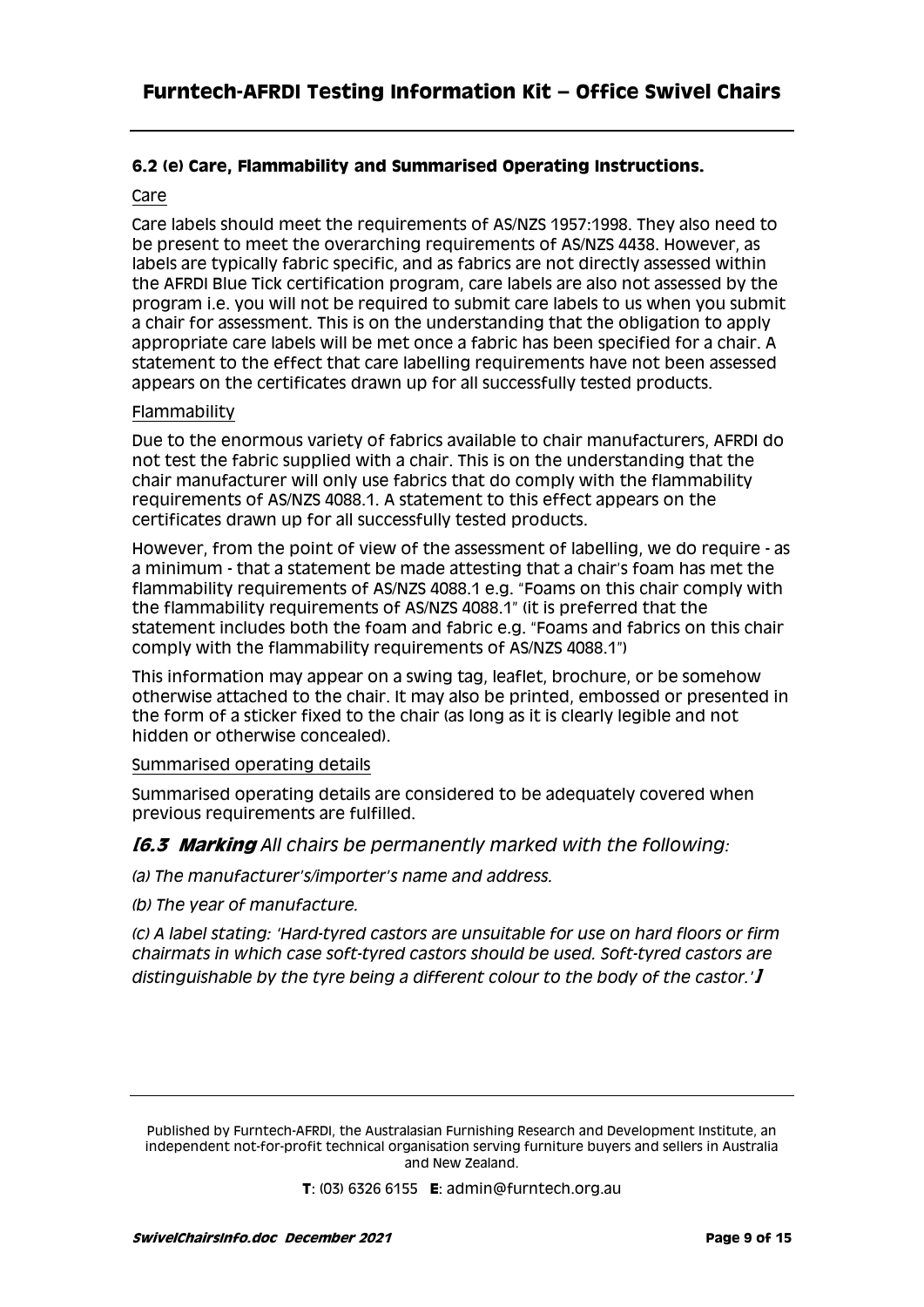#### **Guidance notes**

Each of 6.3 (a), (b) and (c) require that the relevant information be **permanently** affixed to the chair. To achieve this, markings must be of high quality. If stickers are used, they must be of very high quality and demonstrate very good adhesion. Light-weight paper stickers, stickers with turned up edges, poor or faint printing, will not be considered acceptable. Stickers of a slightly lower quality may be accepted if they are stapled to the chair or otherwise attached by secondary means.

Alternatively 'permanence' may be achieved by gluing, stapling or sewing a label onto the chair, or by including appropriate words in a die so that they appear clearly formed in a moulded component of the chair.

#### **6.3 (a) The manufacturer's/importer's name and address.**

Each BT certificate holder needs to supply a name and address relating to **their organisation** regardless of whether or not they are actually the manufacturer or importer of the chair.

A telephone number or web address alone will not suffice. Any of the following combinations are acceptable minimums:

- A name, and an Australian or New Zealand street address (a Post Office Box number is not sufficient)
- A web address and a phone number. The web address must lead to a website which includes at least an Australian or New Zealand street address.

#### **6.3 (b) The year of manufacture.**

The minimum requirement is that a chair be marked with its year of manufacture. It is preferable that the month, week or day is also indicated. This should be formatted such that it is likely to be understandable to the general public; that is, a coded date is not acceptable - unless a decoding key is also present on the marking or in other documentation supplied with the chair.

Following are examples of what would be considered 'likely to be understandable to the general public':

- dd/mm/yy or dd/mm/yyyy eg 23/06/09 or 23/06/2009
- Vyyy eg 2009
- month year eg February 2009 (or 09) or Feb 2009 (or 09)
- day month year eg 16 February 2009 (or 09) or 16 Feb 2009 (or 09)

Following are examples of what would not be considered 'likely to be understandable to the general public' but would be acceptable with a decoding key or explanation:

- yy/mm/dd eg 09/06/23
- $\bullet$  yy/mm eg 09/06

Published by Furntech-AFRDI, the Australasian Furnishing Research and Development Institute, an independent not-for-profit technical organisation serving furniture buyers and sellers in Australia and New Zealand.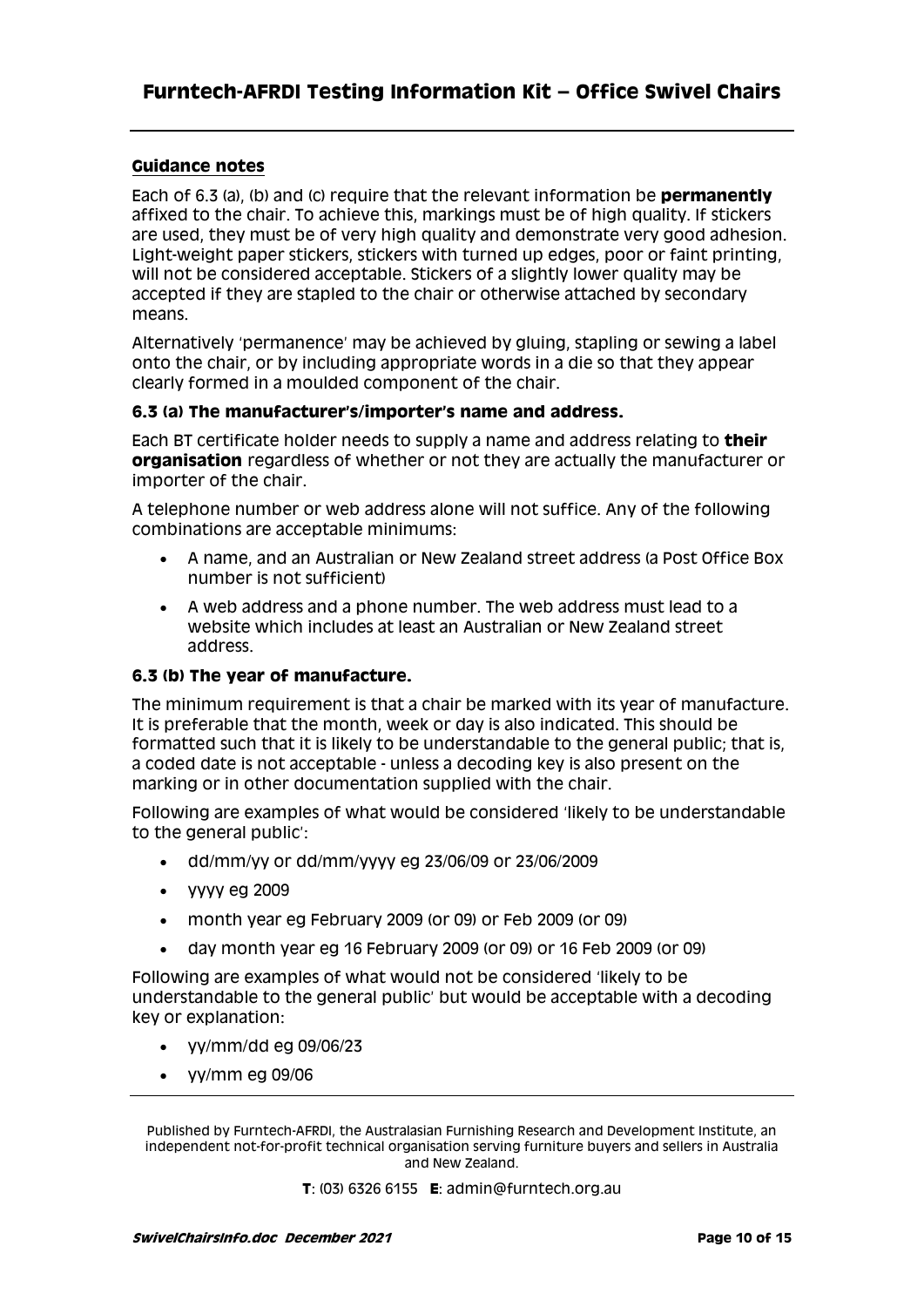- mm/dd/yy or mm/dd/yyyy eg 06/23/09 or 06/23/2009
- yy ww eg 09 24 (i.e. the  $24<sup>th</sup>$  week of 2009)

Satisfactory 'decoding' may be as simple as adjacent symbolic date markings such as 'yy/mm/dd', 'yy/mm' etc.

The above lists are not exhaustive and other formats will be considered on their merits.

**6.3 (c) A label stating: 'Hard-tyred castors are unsuitable for use on hard floors or firm chairmats in which case soft-tyred castors should be used. Soft-tyred castors are distinguishable by the tyre being a different colour to the body of the castor.'**

This is self explanatory.

# **11. The Next Step**

If you are interested in considering product testing, please:

1 Contact Furntech-AFRDI for a quotation. Include details of the product, or range of products, for which you are seeking certification. If you wish to test products with component variations (eg different bases, backrests, armrests etc) it is important to include this information.

If you wish to proceed with testing, please follow these steps:

- 2 Copy the Testing Request form and Information Sheet (see sections 14 and 15) and complete for each chair. E-mail a copy of both to Furntech-AFRDI and attach a copy of the Testing Request form to each chair.
- 3 Deliver the chairs to our Freight Forwarders or make alternative freight arrangements (see section 5).
- 4 Send your payment to Furntech-AFRDI (we accept cheque, EFT, Visa and MasterCard). Please phone 03 6326 6155 to request an invoice if this will help to facilitate payment

# **12. Before Dispatch**

#### **PLEASE MARK THE MODEL NAME/NUMBER ON EACH CHAIR BEFORE DISPATCH**. The

name should match that used on the Testing Request Form. To assist with matching chairs with the Testing Request forms, please attach a copy of the Testing Request form to each chair.

Published by Furntech-AFRDI, the Australasian Furnishing Research and Development Institute, an independent not-for-profit technical organisation serving furniture buyers and sellers in Australia and New Zealand.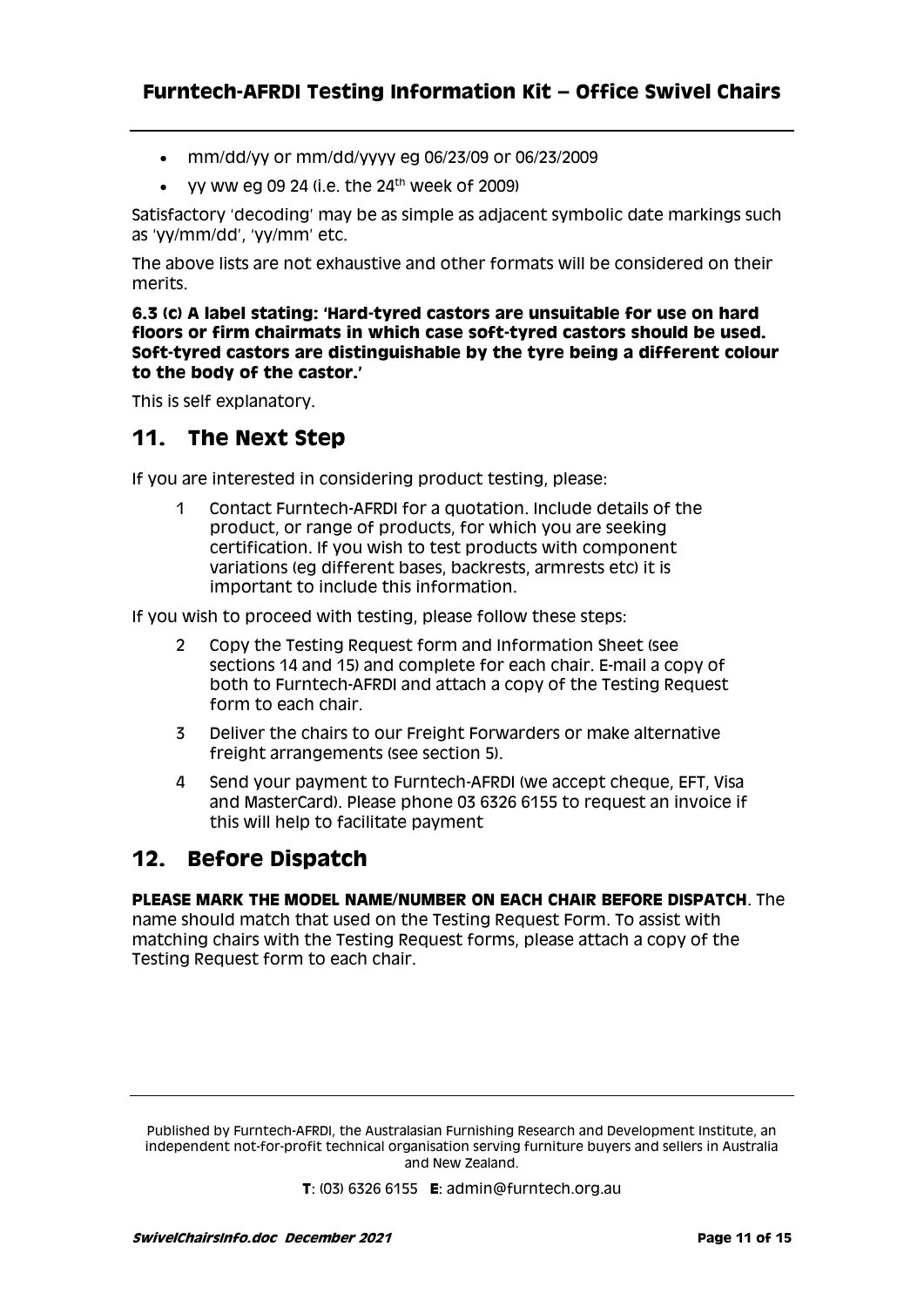# **13. Confidentiality**

Testing conducted at Furntech-AFRDI is confidential. The Institute's procedures prohibit the disclosure of the fact that an item is being tested or the results of any such testing without the express permission of the client concerned.

To assist us to preserve the confidentiality of other customers, we request three working days notice of an intended visit to the Institute's laboratory.

Published by Furntech-AFRDI, the Australasian Furnishing Research and Development Institute, an independent not-for-profit technical organisation serving furniture buyers and sellers in Australia and New Zealand.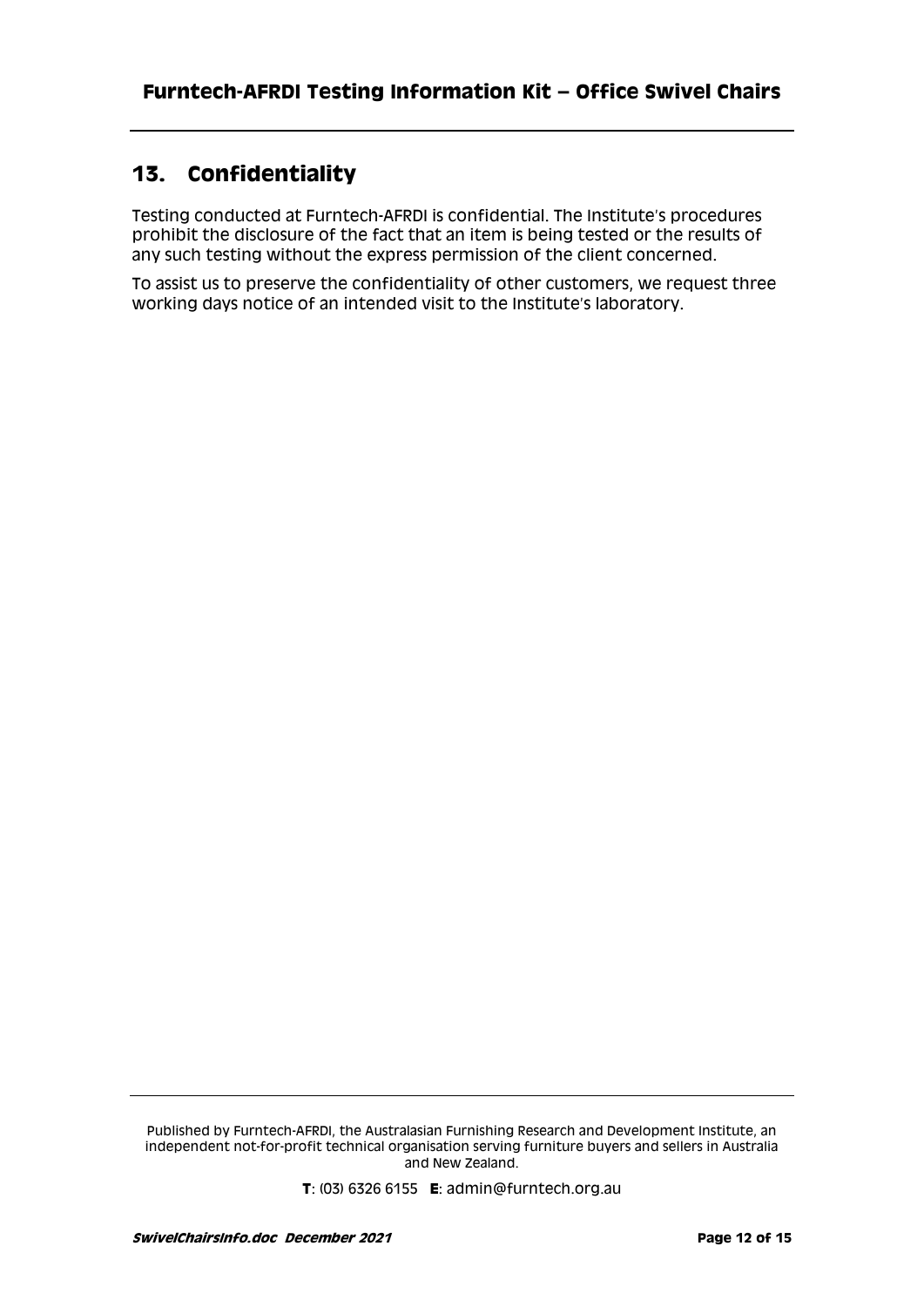# **Furntech-AFRDI Testing Information Kit – Office Swivel Chairs**

# **Testing Request - Office Swivel Chairs**

Please complete for **each model** to be tested and **email** [\(admin@furntech.org.au\)](mailto:admin@furntech.org.au) one copy and attach another to the sample before dispatch. **\* = mandatory information**.

| *ORGANISATION:                                                                                                                                                                                                                                                                                |                 |  |  |  |
|-----------------------------------------------------------------------------------------------------------------------------------------------------------------------------------------------------------------------------------------------------------------------------------------------|-----------------|--|--|--|
|                                                                                                                                                                                                                                                                                               |                 |  |  |  |
| *STREET ADDRESS:                                                                                                                                                                                                                                                                              |                 |  |  |  |
|                                                                                                                                                                                                                                                                                               |                 |  |  |  |
|                                                                                                                                                                                                                                                                                               |                 |  |  |  |
|                                                                                                                                                                                                                                                                                               |                 |  |  |  |
|                                                                                                                                                                                                                                                                                               |                 |  |  |  |
|                                                                                                                                                                                                                                                                                               |                 |  |  |  |
|                                                                                                                                                                                                                                                                                               |                 |  |  |  |
|                                                                                                                                                                                                                                                                                               |                 |  |  |  |
|                                                                                                                                                                                                                                                                                               |                 |  |  |  |
| <b>Product Description</b>                                                                                                                                                                                                                                                                    |                 |  |  |  |
| *MODEL NAME/NUMBER: (PRINT the name you wish to appear on the certificate)                                                                                                                                                                                                                    |                 |  |  |  |
|                                                                                                                                                                                                                                                                                               |                 |  |  |  |
| ப<br>ப<br>PROTOTYPE*<br>PRODUCTION SAMPLE                                                                                                                                                                                                                                                     |                 |  |  |  |
| *NOTE: No certificate will be issued for a prototype, and it therefore will not appear on the<br>Furntech-AFRDI Webpage. After prototype testing, a further <i>production sample</i> will need to<br>be submitted for full testing at <i>additional cost</i> before the product is certified. |                 |  |  |  |
| <b>Authorisations and Declaration</b>                                                                                                                                                                                                                                                         |                 |  |  |  |
| I warrant and declare that the information provided is accurate in every detail.<br>I authorise Furntech-AFRDI or its agents to carry out tests at the quoted price.                                                                                                                          |                 |  |  |  |
| Signature of authorised officer:                                                                                                                                                                                                                                                              |                 |  |  |  |
| Name: <i>(PRINT)</i>                                                                                                                                                                                                                                                                          |                 |  |  |  |
|                                                                                                                                                                                                                                                                                               | Date:           |  |  |  |
| Test sample(s) will not normally be returned. If you do want them returned, please<br>indicate here (note extra freight charges will apply):<br>YES $\Box$                                                                                                                                    |                 |  |  |  |
| Any significant issues pending/impending with product (e.g. field failures, claims, recalls)?<br>$Yes \Box$ (if yes, please attach summary)                                                                                                                                                   | $NO \quad \Box$ |  |  |  |
| <b>OPTIONAL:</b> Should the product(s) described above be certified by Furntech-AFRDI, I<br>authorise Furntech-AFRDI to list the compliance certificate on its website.<br><b>YES</b>                                                                                                         | NO.             |  |  |  |

Published by Furntech-AFRDI, the Australasian Furnishing Research and Development Institute, an independent not-for-profit technical organisation serving furniture buyers and sellers in Australia and New Zealand.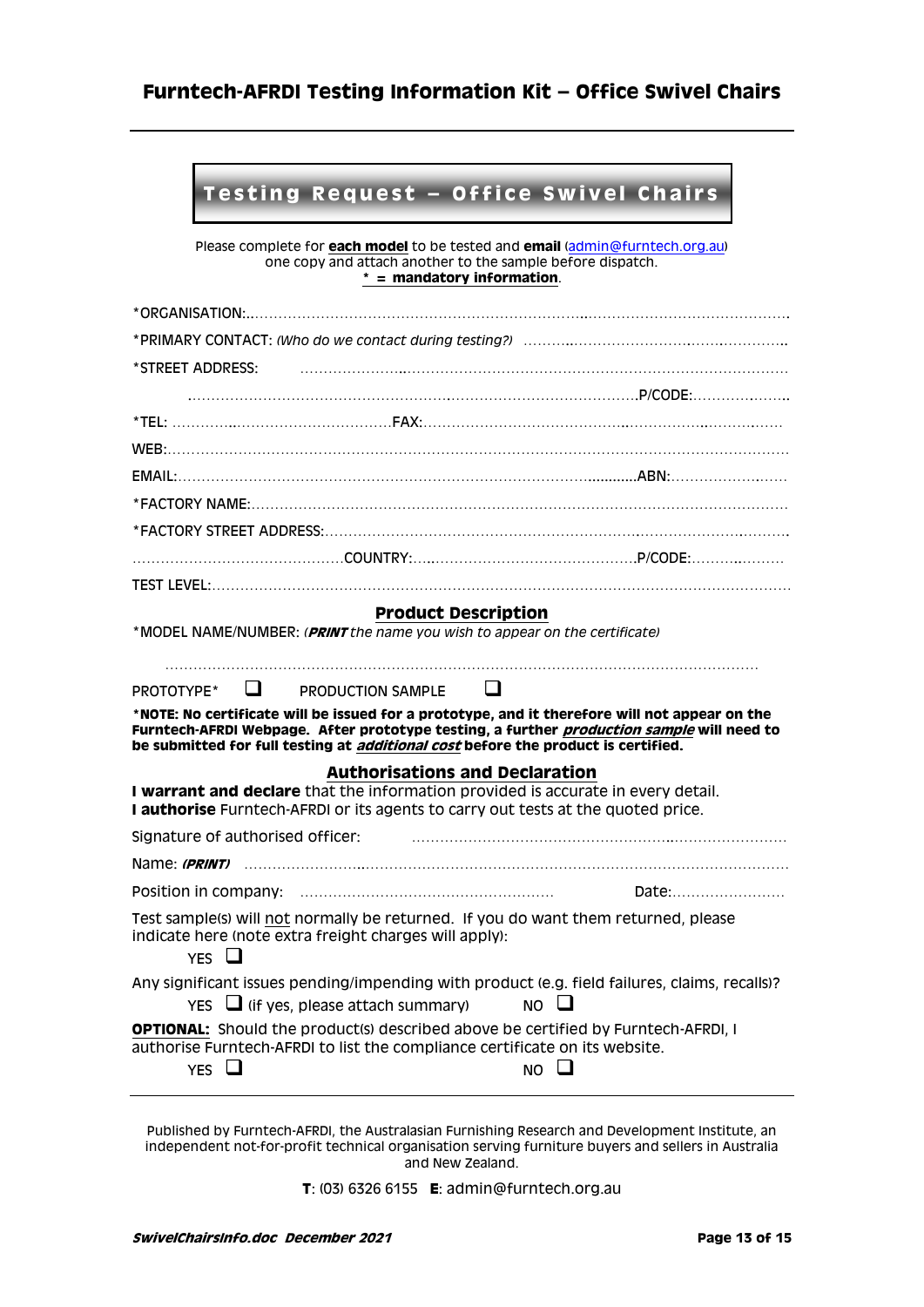# **Information Sheet**

The following information is required for each chair to be tested.

Name of Company: (one company name only).......................…………...........................………… Product Name/Number (one name only)…………................................................................……………

### **13.1. Information Sheet**

| Component               | <b>Supplier</b> | <b>Model</b><br>Identification | Certificate No. |
|-------------------------|-----------------|--------------------------------|-----------------|
| Arms: Fixed Height      |                 |                                |                 |
| Arms: Adjustable Height |                 |                                |                 |
| Mechanism               |                 |                                |                 |
|                         |                 |                                |                 |
| <b>Base</b>             |                 |                                |                 |
|                         |                 |                                |                 |
| Gas spring              |                 |                                |                 |
|                         |                 |                                |                 |
| Footring                |                 |                                |                 |
| Castors: Friction       |                 |                                |                 |
|                         |                 |                                |                 |
| Castors: Free Wheeling  |                 |                                |                 |
|                         |                 |                                |                 |
| Foam: Seat              |                 |                                |                 |
|                         |                 |                                |                 |
| Foam: Back              |                 |                                |                 |
|                         |                 |                                |                 |

### **Authorisation**

I warrant that the information above is accurate.

| Signature of |  |
|--------------|--|
|              |  |
|              |  |
|              |  |
|              |  |

Published by Furntech-AFRDI, the Australasian Furnishing Research and Development Institute, an independent not-for-profit technical organisation serving furniture buyers and sellers in Australia and New Zealand.